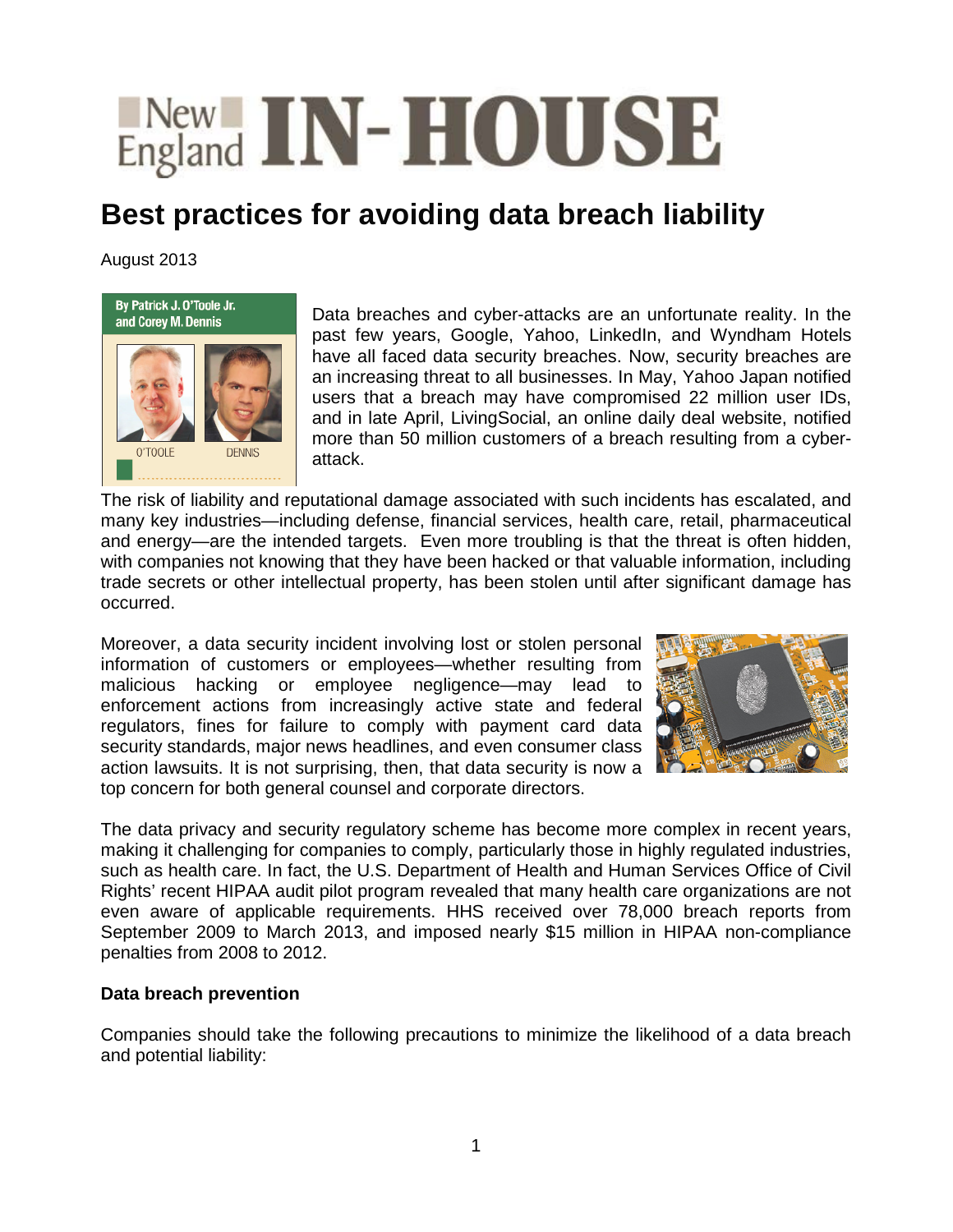- **Identify all sensitive data handled by the company, its custodians and its storage locations.** Conducting an inventory of your company's sensitive data is an essential step in safeguarding that information.
- **Ensure compliance with state and federal regulatory requirements.** Depending on the type of data your company holds, it may be subject to a broad array of state and federal laws, including HIPAA, the Gramm-Leach-Bliley Act and state data security regulations. Consult with legal counsel to ensure compliance with the complex patchwork of laws.
- **Regularly review and update your company's written information security policies.** This is a requirement under some federal and state laws and a recommended practice for all companies.
- **Implement and maintain both computer system security measures and physical security measures.** While computer security measures (e.g., passwords, encryption, firewalls, anti-virus software) are critical, physical security measures (e.g., locked cabinets, shredders) are equally important to safeguarding sensitive data and personal information. Some state laws, including the Massachusetts data security regulations, require that businesses encrypt personal information stored on portable devices or transmitted wirelessly. Nonetheless, encryption is a recommended best practice for all companies.
- **Implement best practices and train employees.** A company's policies are only as good as its practices. Many data breaches result not from sophisticated cyber-attacks, but from basic employee negligence, such as the loss of a laptop or paper records containing sensitive information. For example, Massachusetts General Hospital was fined \$1 million in 2011 after an employee left documents containing sensitive information on the subway. Conduct periodic training sessions to ensure that all employees understand and comply with the company's information security policies.
- **Ensure vendor compliance.** Exercise diligence when retaining third-party service providers or "business associates" with whom sensitive information may be shared. In some circumstances, a company may be found liable for its vendor's non-compliance. Under some federal and state laws, including the Massachusetts data security regulations, companies must require their vendors by contract to maintain certain data security measures.
- **Conduct periodic attorney-directed data security assessments.** Such assessments will assist in detecting vulnerabilities and ensuring compliance with applicable laws. Businesses should retain outside counsel in order to preserve the attorney-client privilege applicable to any reports or other communications relating to the assessment.
- **Consider cyber liability insurance.** Companies have had only mixed success in relying on traditional insurance policies to cover the costs associated with data breaches. Many companies now purchase cyber liability insurance, which is specifically designed to cover the costs of forensic investigations, notification and credit monitoring for affected individuals, regulatory compliance, defending lawsuits, and payment of any resulting judgments or settlements.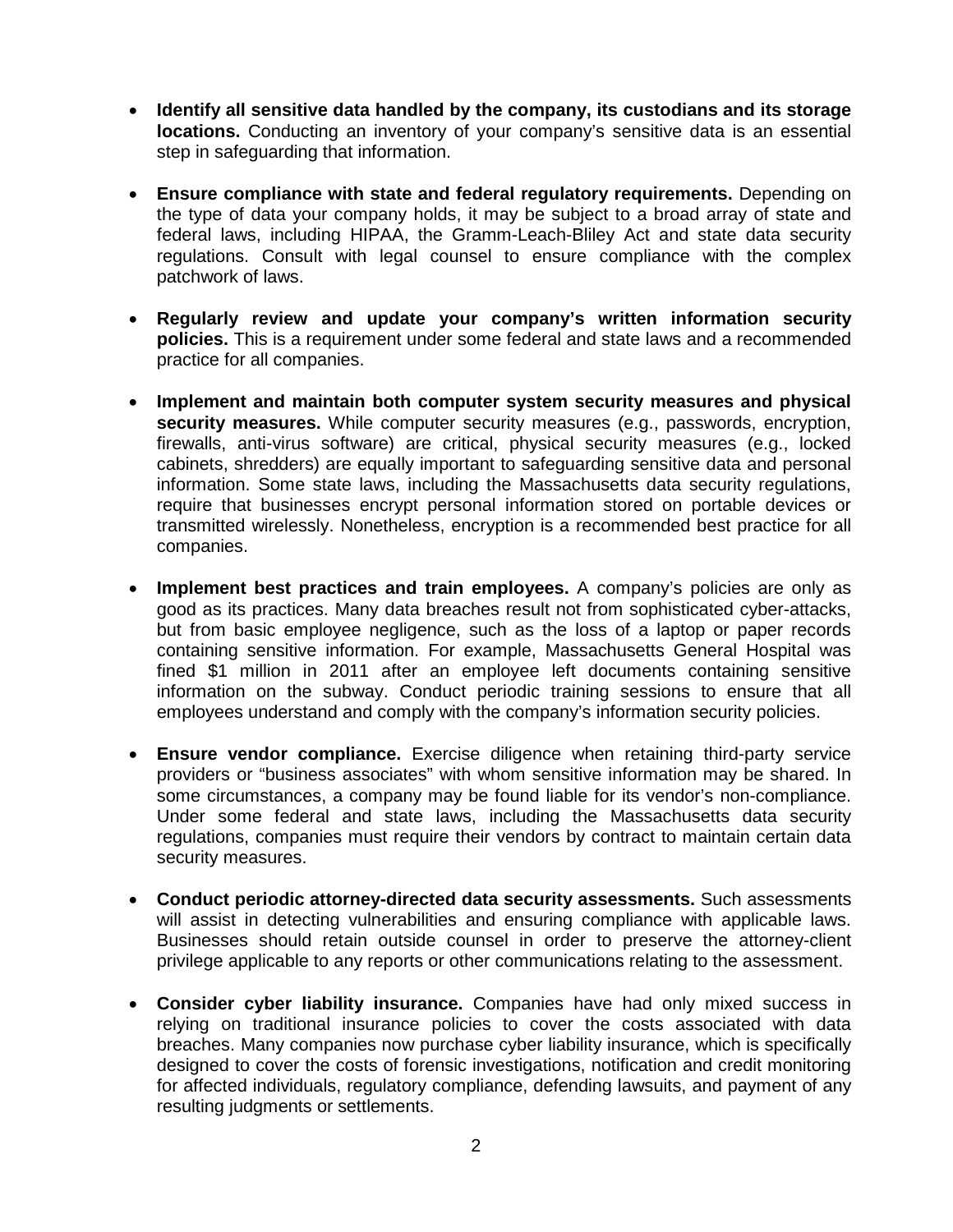## **Responding to a data breach**

Although the steps outlined above will reduce the risk of a data breach, not all breaches are avoidable. In the event of a data breach, companies must comply with data breach notification laws, which have been enacted in 46 states and the District of Columbia.

Although data breach notification laws vary by jurisdiction, generally businesses must notify consumers whose personal information has been compromised by a security breach—and in many states, the attorney general or other state agencies—"in the most expedient time possible" or "without unreasonable delay." *See, e.g.,* Cal. Civ. Code § 1798.82; Mass. Gen. Laws ch. 93H, § 3; N.Y. Gen. Bus. § 899-aa; R.I. Gen. Laws 11-49.2-3.

However, some states impose more stringent notification deadlines. For example, Vermont and Florida require notification within 45 days, while California has a five-day notification requirement for hospitals and nursing facilities.

At the federal level, the HITECH Act's breach notification rules require health care organizations to report data breaches involving 500 or more individuals to the affected individuals, the U.S. Department of Health and Human Services, and "prominent media outlets serving a State or jurisdiction" within 60 days. Breaches involving fewer than 500 individuals must be reported to the department annually.

Data breaches become a crisis situation for many companies, with management scrambling to determine what happened, how it happened, and what steps to take to mitigate the damage. To limit potential liability for a data breach, companies should:

- **Maintain an incident-response plan and team.** The incident-response plan, prepared before an incident occurs, should identify the team members (e.g., executive management, IT, legal, human resources and public relations professionals), specify each team member's responsibilities, outline breach response measures, and involve outside professionals (i.e., legal, forensic, public relations) immediately following an incident.
- **Remember that time is of the essence.** It is important to act quickly when facing a data security incident, given the deadlines under applicable state and federal laws. Failure to do so could lead to both increased regulatory scrutiny and liability.
- **Consult with legal counsel.** Data breaches are often complex and may affect thousands, or even millions, of individuals, necessitating compliance with dozens of breach notification statutes. It is recommended that outside counsel be consulted to guide the breach response, ensure compliance, and preserve applicable privileges. When dealing with complex breaches, engaging an outside forensics investigation firm may also be recommended.
- **Preserve corporate reputation.** Large breaches make the headlines. It is critical for the company to preserve its reputation with both the affected individuals and the general public. Engaging a public relations firm may be helpful in this regard. Offering credit monitoring to affected individuals may also help to maintain corporate reputation,